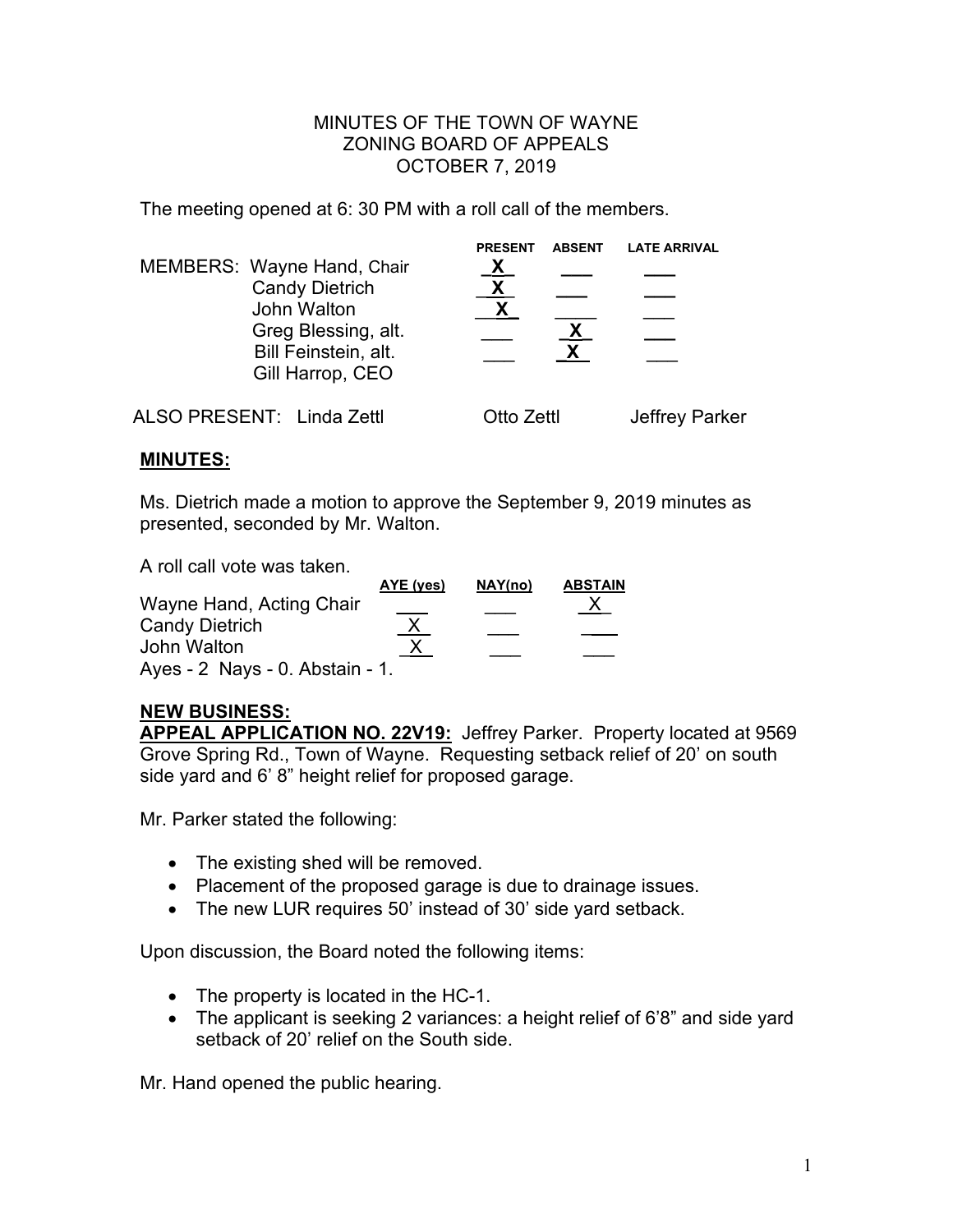Ms. Kurtz stated 4 letters were sent, no responses were received back.

As no one was present to express any concern, Mr. Hand closed the public hearing.

The 5 test questions were then reviewed and answered as required by NYS.

- 1. Whether an undesirable change to the character of the neighborhood will take place or if it would be a detriment to nearby properties: No.
- 2. Whether benefit sought by applicant can be achieved by a feasible alternative to the variance: Yes.
- 3. Whether the requested variance is substantial: No.
- 4. Would the variance have an adverse impact on the physical or environmental conditions in the neighborhood: No.
- 5. Whether the alleged difficulty was self-created: Yes.

It was then determined that the Benefit to the Applicant did outweigh the detriment to the Neighborhood or Community.

Mr. Walton made a motion to approve Variance Application No. 22V19 to construct a garage as per plans submitted with the 9/10/19 building permit and variance application, seconded by Ms. Dietrich.

A roll call vote was taken.

|                                     | AYE (yes) | NAY (no) | <b>ABSTAIN</b> |
|-------------------------------------|-----------|----------|----------------|
| Wayne Hand, Chair                   | <u>X</u>  |          |                |
| <b>Candy Dietrich</b>               | <u>X</u>  |          |                |
| John Walton                         |           |          |                |
| Ayes - $3$ Nays - 0. Abstain $-0$ . |           |          |                |

Mr. Parker signed the variance responsibilities and conditions sheet (on file).

**APPEAL APPLICATION NO. 23V19:** Otto and Linda Zettl. Property located at 9360 Keuka Highland Dr., Town of Wayne. Request to attach 6' privacy panels to an existing 4' fence.

Both Mr. and Mrs. Zettl were present to state:

- They built the existing split rail fence according to the Town's LUR in 2012.
- Due to issues with a neighbor, they would like to attach 6' privacy panels to their existing fence.
- The panels would allow less view of the neighbor's equipment that is parked along the fence.
- As their property is the last house on a dead-end private road, the fence wouldn't impair the view of the other property owners.